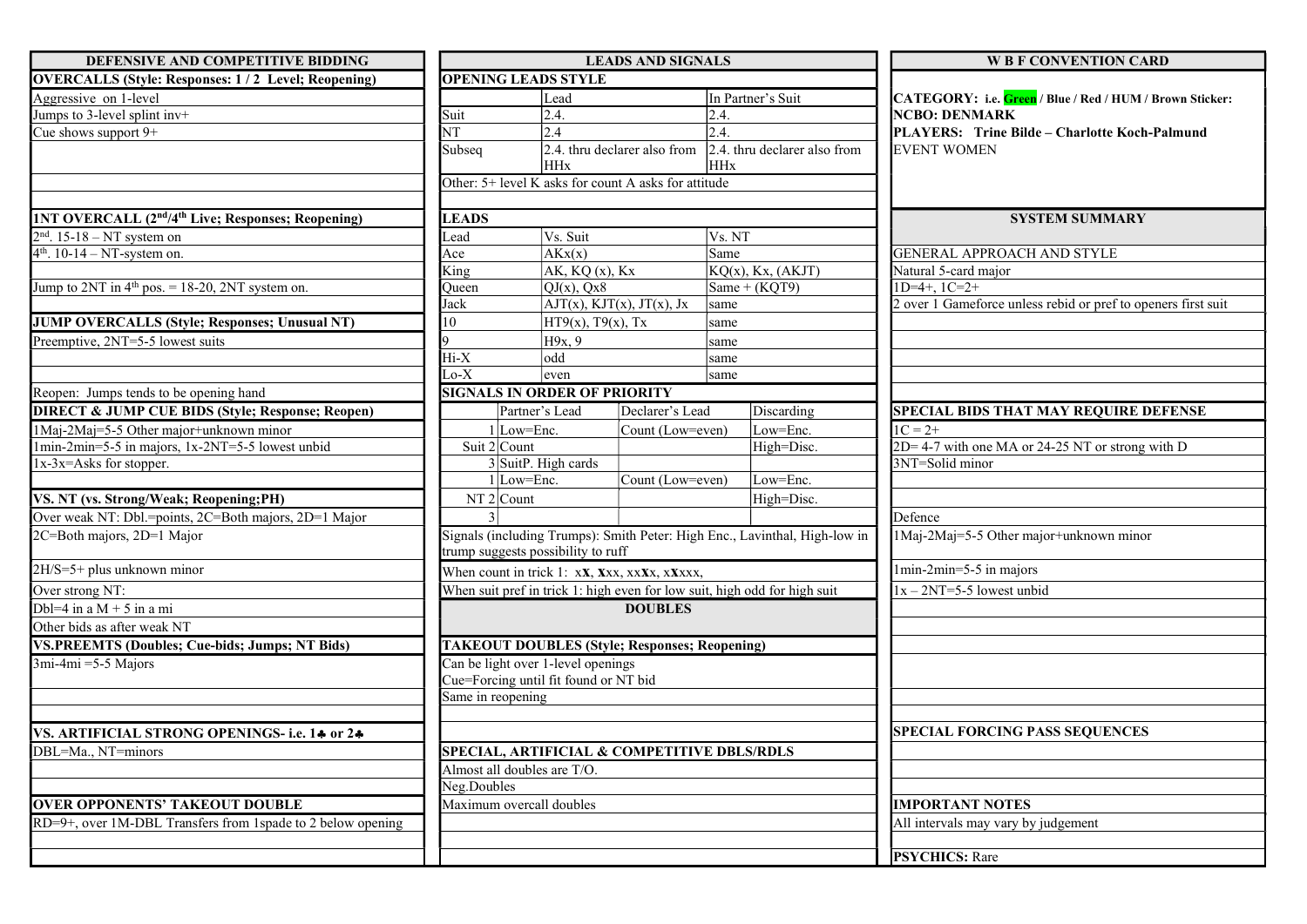| <b>OPENING</b>                   | TICK IF<br>ARTIFICIAL | MIN. NO. OF<br>CARDS | NEG.DBL<br>THRU | <b>DESCRIPTION</b>                           | <b>RESPONSES</b>                                                                                       | <b>SUBSEQUENT ACTION</b>                                                                  | <b>COMPETITIVE &amp; PASSED</b><br><b>HAND BIDDING</b> |
|----------------------------------|-----------------------|----------------------|-----------------|----------------------------------------------|--------------------------------------------------------------------------------------------------------|-------------------------------------------------------------------------------------------|--------------------------------------------------------|
| $1 -$                            | $\mathbf X$           | $2+$                 | 4H              | Only 2 if 4-4-3-2                            | 2D=Limit+ with support.<br>2H/S=Weak. 3C=Weak                                                          | Walsh with weak hands                                                                     |                                                        |
|                                  |                       |                      |                 |                                              | $3D/H/S = Split - GF$                                                                                  |                                                                                           |                                                        |
| $1\bullet$                       |                       | $4+$                 | 4H              | 4-4 mi open 1 diamond                        | 3C=Limit+ with support, 2H/S=weak, 3D=Weak<br>3MA/4C=Splint GF                                         |                                                                                           |                                                        |
| $1\bullet$                       |                       | $5+$                 | $4D$            |                                              | 1NT=nat. 2S=Weak, 2NT=GF with support                                                                  | After 2NT:                                                                                |                                                        |
|                                  |                       |                      |                 |                                              | 3C weak Bergen, 3D strong Bergen<br>3H=limit with 3H, 3S=unkn.single, 3nt void in S,<br>4X void        | 3C=min, 3D= asks for single, 3H=single C,<br>3S=single D, 3NT=single other MA,<br>4X=void |                                                        |
| $1\spadesuit$                    |                       | $5+$                 | 4H              |                                              | As over 1H, 3nt= unknown single                                                                        |                                                                                           |                                                        |
| <b>INT</b>                       |                       | $15-17$              | 3SP             | May have 6mi/5-4 mi,<br>or H-4-4-4, 4-4-4-H  | 2C=Puppet Staym. 2D/H=transfer<br>2S=ask for max/min.,<br>2NT=Transfer (weak with C or any 4-4-4-1 GF) |                                                                                           |                                                        |
|                                  |                       |                      |                 |                                              | $3X$ = nat. slam going                                                                                 |                                                                                           |                                                        |
| $2 - 2$                          | $\mathbf{X}$          |                      |                 | 20-21 or strong C/H/S                        | 2D relay, 2H/S/3C/D to play opp. 20-21                                                                 |                                                                                           |                                                        |
|                                  |                       |                      |                 |                                              |                                                                                                        |                                                                                           |                                                        |
| $2\bullet$                       | $\mathbf X$           |                      |                 | 4-7 with one MA or 24-25 NT                  | 2NT=Asks, Major is correctable, 3C/D=Nat NF                                                            | After 2NT. 3C=max, 3D=H,3H=S                                                              |                                                        |
|                                  |                       |                      |                 | Or strong with D<br>8-10 with hearts         | 2SP/3C/3D F1. 2NT asks                                                                                 | After 2NT: 3 new is single, 3MA/3NT shows                                                 |                                                        |
| $2\bullet$                       |                       | 6                    |                 |                                              |                                                                                                        |                                                                                           |                                                        |
|                                  |                       | 6                    |                 | 8-10 with spades                             | 2NT asks, 3C/D/H F1                                                                                    | min/max without single<br>As over 2 hearts                                                |                                                        |
| $2 \spadesuit$<br>2NT            |                       |                      | 4H              | $22 - 23$                                    | 3C=Ask for M $(4/5)$ , 3D to 5C =Transf,                                                               |                                                                                           |                                                        |
|                                  |                       |                      |                 |                                              | $3NT=5S+4H$                                                                                            |                                                                                           |                                                        |
| $3 +$                            |                       | 6                    |                 |                                              | 3D/H/S=Nat. NF                                                                                         |                                                                                           |                                                        |
| $3 \bullet$                      |                       | 6                    |                 |                                              | 3H/S=Nat. NF                                                                                           |                                                                                           |                                                        |
| $3\vee$                          |                       | 6                    |                 |                                              | 3S=Nat. NF                                                                                             |                                                                                           |                                                        |
| 3 <sub>•</sub>                   |                       | 6                    |                 |                                              | 4H=Nat. 4 mi=cuebid                                                                                    |                                                                                           |                                                        |
| 3N1                              | $\mathbf{x}$          |                      |                 | Solid minor - max. Q outside                 | 4C=Sign off, 4D=Transf, 4H/S/NT=Ask bid                                                                |                                                                                           |                                                        |
| 44                               |                       | 7(6)                 |                 |                                              |                                                                                                        |                                                                                           |                                                        |
| $4\bullet$                       |                       | 7(6)                 |                 |                                              |                                                                                                        |                                                                                           |                                                        |
| $4\bullet$                       |                       | 7(6)                 |                 |                                              |                                                                                                        |                                                                                           |                                                        |
| $4 \spadesuit$                   |                       | 7(6)                 |                 |                                              |                                                                                                        |                                                                                           |                                                        |
| 4NT                              | X                     |                      |                 | Both minors                                  |                                                                                                        |                                                                                           |                                                        |
| 54                               |                       | $\overline{7}$       |                 |                                              |                                                                                                        | <b>HIGH LEVEL BIDDING</b>                                                                 |                                                        |
| $5\bullet$                       |                       | $\overline{7}$       |                 |                                              |                                                                                                        | 1430-RKCB, Cuebids,                                                                       |                                                        |
| 5 <sub>v</sub><br>5 <sub>•</sub> | X                     |                      |                 | Ask for AK in hearts<br>Ask for AK in spades |                                                                                                        |                                                                                           |                                                        |
|                                  | $\mathbf X$           |                      |                 |                                              |                                                                                                        |                                                                                           |                                                        |
|                                  |                       |                      |                 |                                              |                                                                                                        |                                                                                           |                                                        |
|                                  |                       |                      |                 |                                              |                                                                                                        |                                                                                           |                                                        |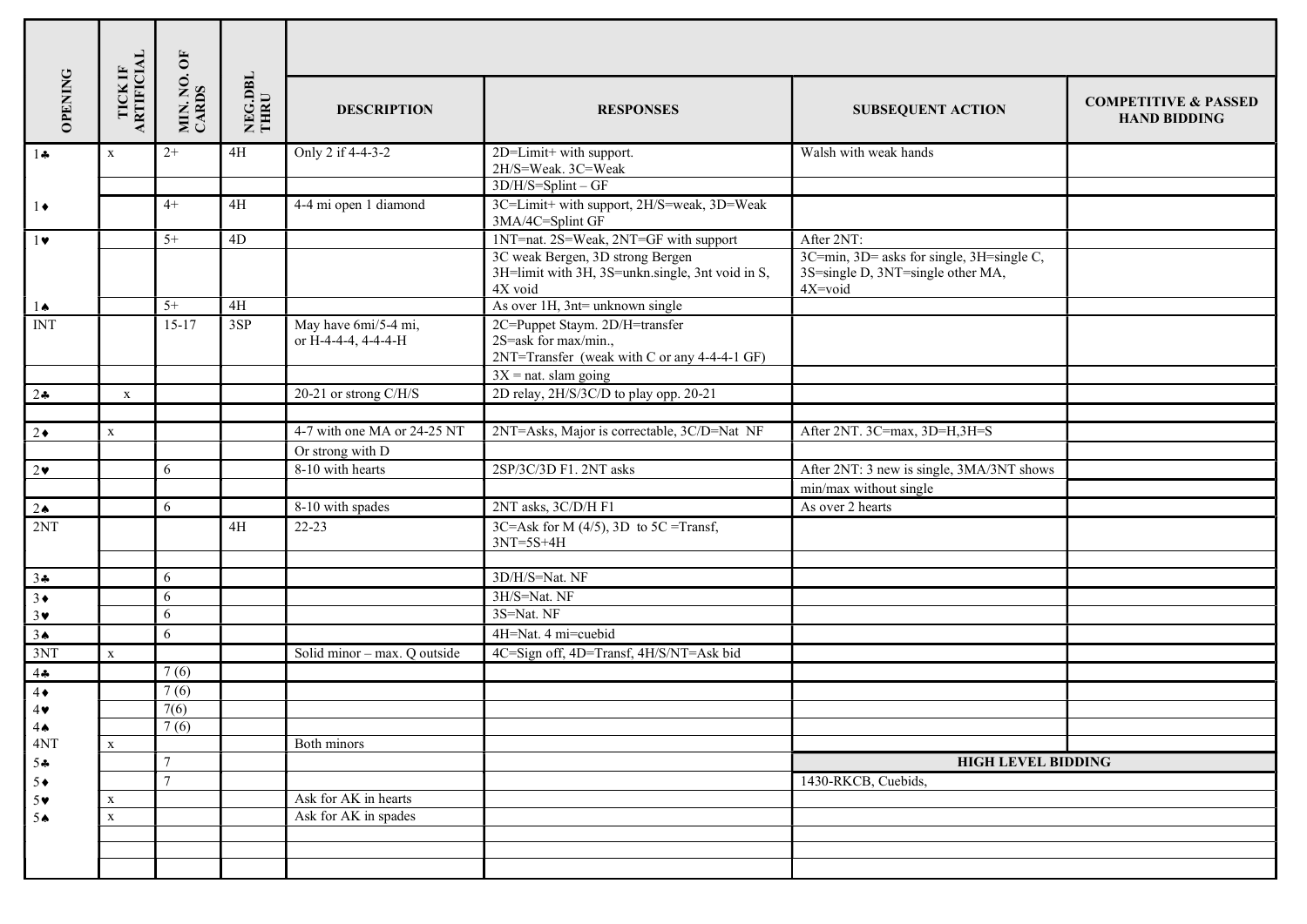# Defense against Multi

Defense is on if 2D shows a weak hand with one major.

## 2nd position

| a/                         | DBL<br>2NT |                   | 12-15 Bal. or strong.<br>15-18 bal. 2NT-system on |                                                                                                                            |  |  |  |
|----------------------------|------------|-------------------|---------------------------------------------------|----------------------------------------------------------------------------------------------------------------------------|--|--|--|
| b/                         | Simple bid |                   | Natural                                           |                                                                                                                            |  |  |  |
| c/                         | 3H/S       | Preemptive        |                                                   |                                                                                                                            |  |  |  |
|                            | 4C/D       | Preemptive        |                                                   |                                                                                                                            |  |  |  |
| ad $a/$                    |            |                   |                                                   |                                                                                                                            |  |  |  |
| $2D - DBL - PAS/RD -$      |            | $2M =$            |                                                   | Natural                                                                                                                    |  |  |  |
|                            |            | 2NT               | $\hspace*{0.4em} = \hspace*{0.4em}$               | Lebensohl $\rightarrow$ weak with $\clubsuit/\bullet$ or invitational with $5\blacktriangledown/\bullet$<br>or to play 3NT |  |  |  |
|                            |            | 3C                | $=$                                               | Natural invitational                                                                                                       |  |  |  |
|                            |            | 3D                | $=$                                               | $GF$ – often looking for 4-4 fit in M                                                                                      |  |  |  |
|                            |            | 3H/S              | $=$                                               | GF $5+$ in bid suit                                                                                                        |  |  |  |
| $2D - DBL - 2H/S - DBL$    |            | $=$               |                                                   | two-way if corr. Penalty if own suit.                                                                                      |  |  |  |
|                            | 2S         | $=$               |                                                   | naturlig NF                                                                                                                |  |  |  |
|                            | 2NT        | $=$               |                                                   | Lebensohl to play $3C/D$ – or GF with no M                                                                                 |  |  |  |
|                            | 3m         | $=$               |                                                   | Natural invit.                                                                                                             |  |  |  |
|                            | 3M         | $=$               |                                                   | GF 5+ in bid suit also overbid $2H/3H$ and $2S/3S$                                                                         |  |  |  |
| $2D - DBL - 2/3NT - DBL =$ |            |                   |                                                   | Points                                                                                                                     |  |  |  |
|                            | Bid        | $\!\!\!=\!\!\!\!$ |                                                   | Natural –forcing                                                                                                           |  |  |  |
|                            |            |                   |                                                   |                                                                                                                            |  |  |  |
| $2D - DBL - 3C/D - DBL$    |            | $=$               |                                                   | Penalty                                                                                                                    |  |  |  |
|                            | Bid        | $=$               |                                                   | Natural GF                                                                                                                 |  |  |  |
|                            |            |                   |                                                   |                                                                                                                            |  |  |  |
| $2D - DBL - 3H/S - DBL$    |            | $=$               |                                                   | Two-way if corr. Penalty if own suit.                                                                                      |  |  |  |
|                            | Bid        | $=$               |                                                   | Natural GF                                                                                                                 |  |  |  |
|                            | Cue        | $=$               |                                                   | slamgoing                                                                                                                  |  |  |  |
|                            |            |                   |                                                   |                                                                                                                            |  |  |  |
| ad/b                       |            |                   |                                                   |                                                                                                                            |  |  |  |

\_\_\_\_\_\_\_\_\_\_\_\_\_\_\_\_\_\_\_\_\_\_\_\_\_\_\_\_\_\_\_\_\_\_\_\_\_\_\_\_\_\_\_\_\_\_\_\_\_\_\_\_\_\_\_\_\_\_\_\_\_\_\_\_\_\_\_\_\_\_\_\_\_\_\_\_\_\_\_\_\_\_\_\_\_\_\_

2D - Bid.

After 2M other M is cue. If opponent bids Dbl is points.

After 3m the bidding is natural, however after 3 in a minor – 3H, 3S is simply looking for 3NT

 $4NT = RKCB$ .

After  $(2D) - 2H - (2S) - PAS$ , (PAS) -DBL is T/O. Lebensohl is on.

\_\_\_\_\_\_\_\_\_\_\_\_\_\_\_\_\_\_\_\_\_\_\_\_\_\_\_\_\_\_\_\_\_\_\_\_\_\_\_\_\_\_\_\_\_\_\_\_\_\_\_\_\_\_\_\_\_\_\_\_\_\_\_\_\_\_\_\_\_\_\_\_\_\_\_\_\_\_\_\_\_\_\_\_\_\_\_